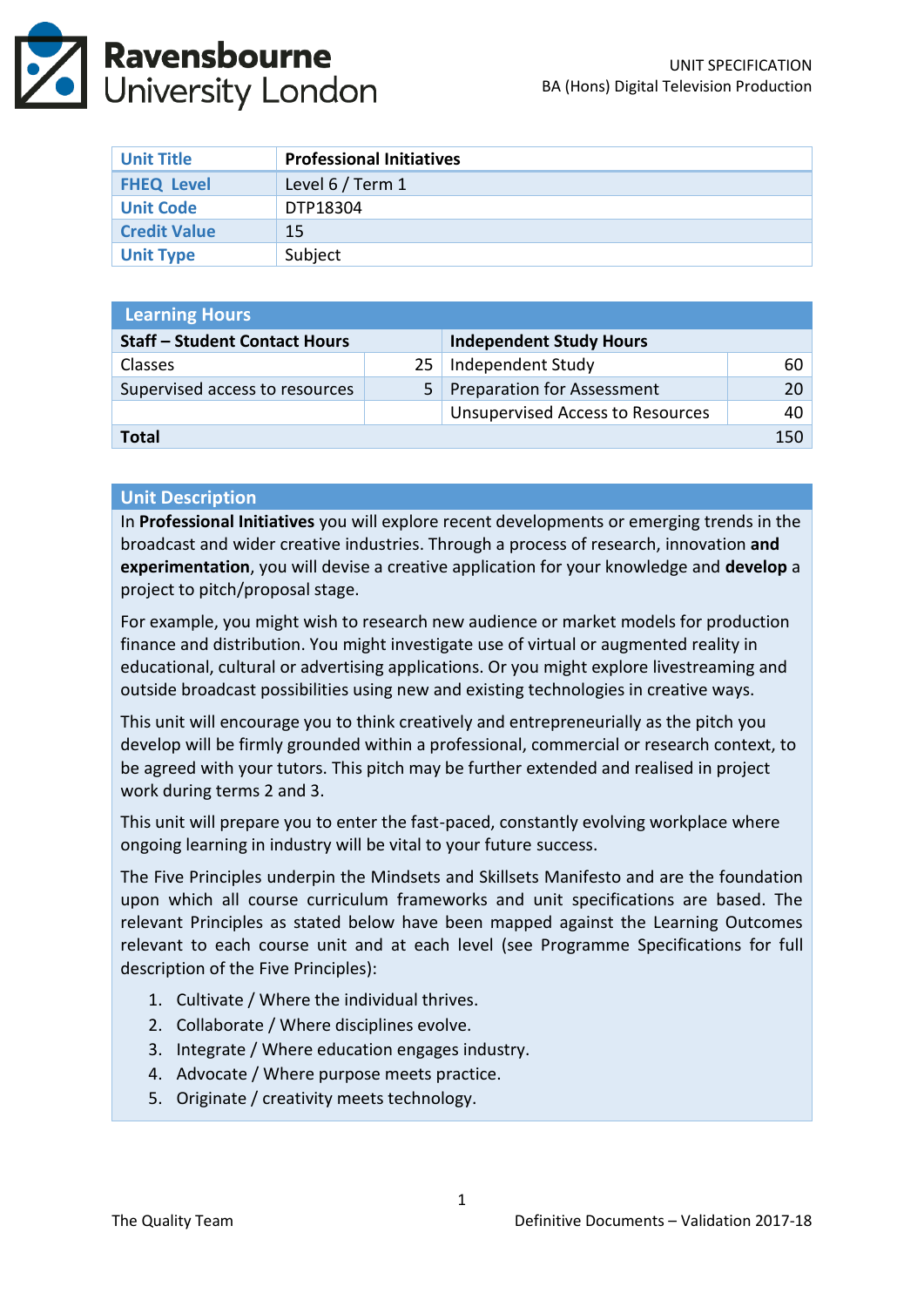# **Unit Indicative Content**

Lectures/discussions and independent study may include:

- Outside broadcasting programmes.
- IP and 4G/5G mobile broadcasting
- Broadcast formats including HDR (high colour range)
- Optical developments including 3D and 360° video techniques.
- Augmented and Virtual Reality
- Areas of content production including the onset of Object-based Media
- Integrating user-generated content including fast UGC systems such as BBC's Cognitus.
- Integrated advertising campaigns and marketing approaches
- Funding and Distribution models including co-funding and crowd funding.
- Project management techniques in interdisciplinary environments

Workshop /tutorial areas will include:

- Visual method(s) to illustrate ideas.
- Pitching and presentation

### **Unit Aims**

To research, develop and pitch a project that extends your personal knowledge of the media and creative industries and the technology powering it.

Develop a self-driven ethos of keeping up to date your professional knowledge and skills

To investigate and assess potential audiences, markets and delivery platforms and discuss the project as a response to audience behaviours and preferences.

Clearly articulate your idea in relation to contemporary practice

Produce a range of pitch material that are suited to your intended market.

Investigate new technical developments in the contemporary digital television industry and the implications of these new technologies in content production

### **Unit Learning Outcomes**

**LO 2 Concept/Ideation** - Critically appraise and evaluate appropriate research materials to generate workable concepts or strategic project themes that inform and underpin project development.

**LO3 Development/Prototyping** - Investigate potential pathways that result in appropriate solutions, informed by a systematic understanding of the principles of the creative process.

**LO5 Presentation /Storytelling for Influence** - Communicate projects creatively and professionally, whether in visual, oral or written form. Methods of presentation are appropriate to the audience/client and the purpose of the work.

**LO7 Employability -** Effectively employ professional transferrable and employability skills, respond to set goals, and communicate effectively.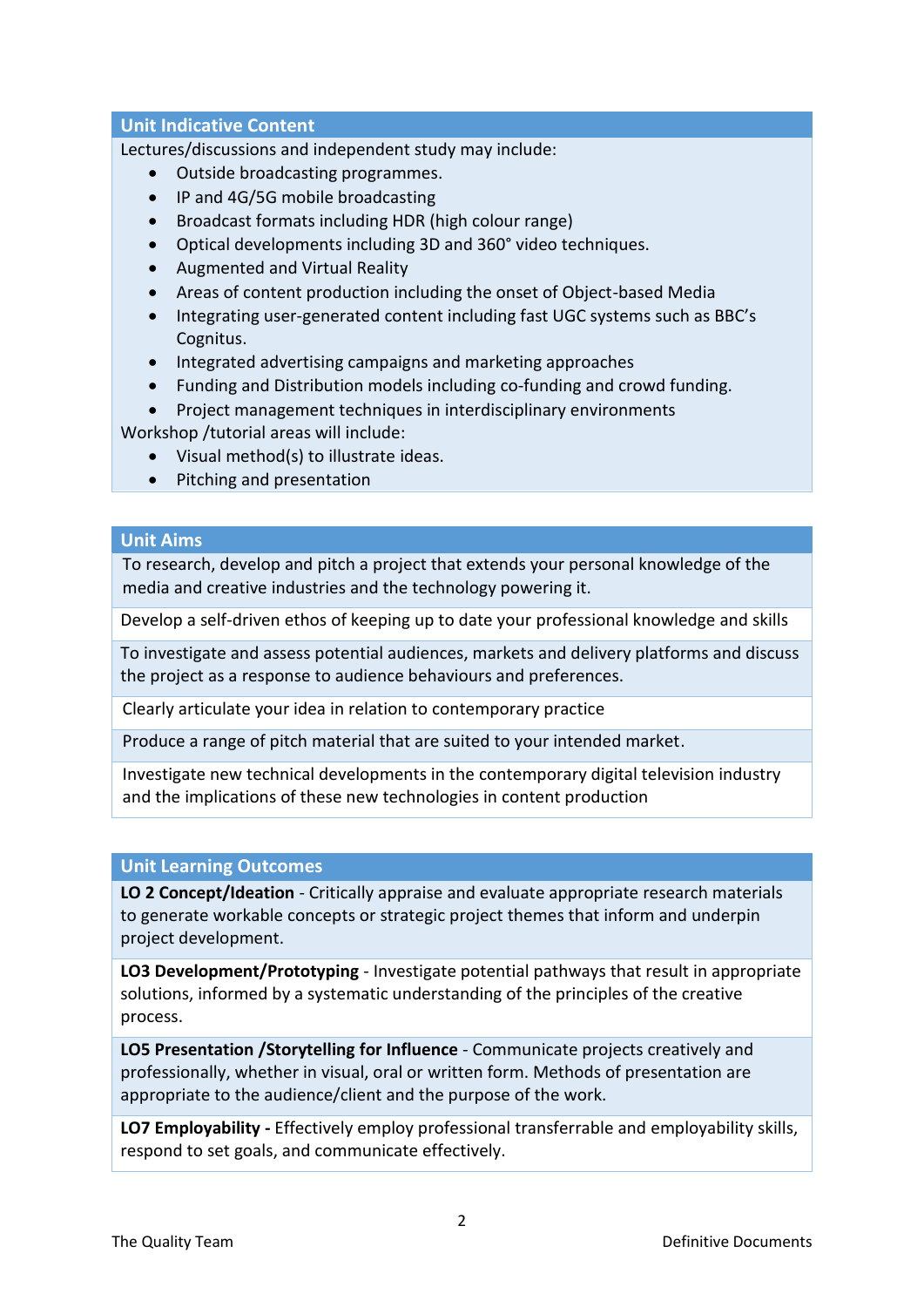# **Learning and Teaching Methods**

This unit will be delivered using a combination of:

- Briefings
- Lectures
- Project work
- Seminars
- Workshops
- Group work
- Online activity
- Individual Presentations and critiques
- Group presentations and critiques
- Self-directed independent study
- Peer learning, group discussion, guest speakers

| <b>Assessment methods and tasks</b>        |               |  |
|--------------------------------------------|---------------|--|
| Brief description of assessment methods    |               |  |
| <b>Assessment tasks</b>                    | Weighting (%) |  |
| Presentation, pitch documents and          |               |  |
| research pack (including supporting visual | 100%          |  |
| materials)                                 |               |  |

### **Indicative Assessment Criteria**

- 1. Creativity and originality of project ideas/concepts demonstrated through comprehensive research and a willingness to explore and extend media boundaries. (LO2)
- 2. Independent generation of ideas, leading to further research and development and sophisticated solutions (LO3)
- 3. Coherent and professionally presented project where you communicate your creative thinking visually, verbally and in written form. (LO5)
- 4. Show highly professional approaches in your proposal writing, pitching and scoping of your project. (LO7)

# **Essential Reading list**

- 1. Barry, Pete (2016) The Advertising Concept Book: Think Now, Design Later. Thames and Hudson Ltd; 3 edition.
- 2. BBC. BBC R&D. Living Room of the Future. [Internet]. Available from: https://www.bbc.co.uk/rd/projects/living-room-of-the-future [Accessed 22/03/18]
- 3. Bernardo, Nuno, (2011), The Producers Guide to Transmedia: How to Develop, Fund, Produce and Distribute Compelling Stories Across Multiple Platforms, CR Entertainment Limited.
- 4. Bessant, John, Tidd, Joe, (2011) Innovation and Entrepreneurship (Second Edition), Chichester, UK: John Wiley and Sons.
- 5. Jenkins, Henry, Ford, Sam, Green, Joshua, (2013), Spreadable Media: Creating Value and Meaning in a Networked Culture, New York, New York University Press.